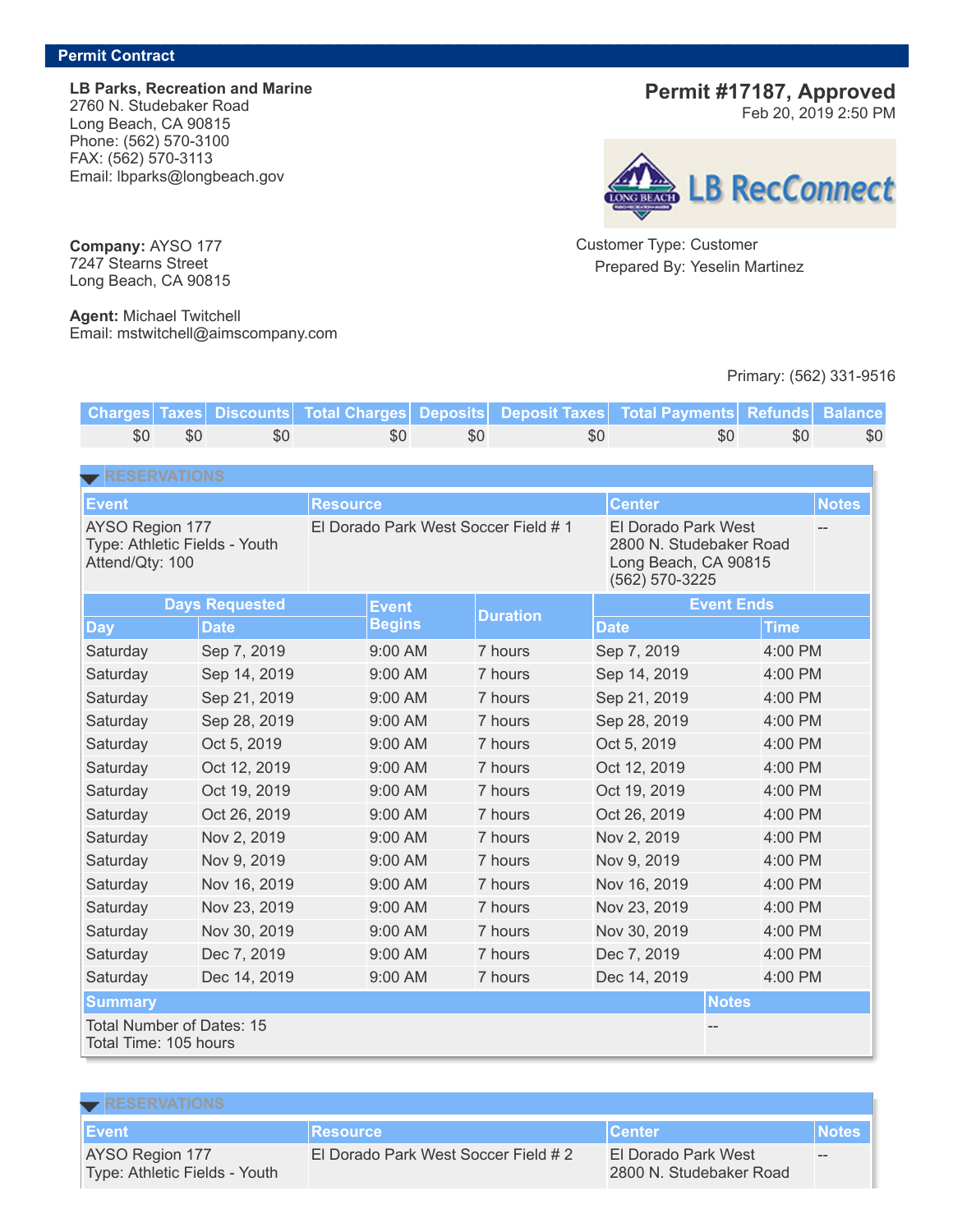| Attend/Qty: 100                                    |              | Long Beach, CA 90815<br>(562) 570-3225 |                 |                   |              |  |
|----------------------------------------------------|--------------|----------------------------------------|-----------------|-------------------|--------------|--|
| <b>Days Requested</b>                              |              | <b>Event</b>                           |                 | <b>Event Ends</b> |              |  |
| <b>Day</b>                                         | <b>Date</b>  | <b>Begins</b>                          | <b>Duration</b> | <b>Date</b>       | <b>Time</b>  |  |
| Saturday                                           | Sep 7, 2019  | 9:00 AM                                | 7 hours         | Sep 7, 2019       | 4:00 PM      |  |
| Saturday                                           | Sep 14, 2019 | 9:00 AM                                | 7 hours         | Sep 14, 2019      | 4:00 PM      |  |
| Saturday                                           | Sep 21, 2019 | 9:00 AM                                | 7 hours         | Sep 21, 2019      | 4:00 PM      |  |
| Saturday                                           | Sep 28, 2019 | 9:00 AM                                | 7 hours         | Sep 28, 2019      | 4:00 PM      |  |
| Saturday                                           | Oct 5, 2019  | $9:00$ AM                              | 7 hours         | Oct 5, 2019       | 4:00 PM      |  |
| Saturday                                           | Oct 12, 2019 | 9:00 AM                                | 7 hours         | Oct 12, 2019      | 4:00 PM      |  |
| Saturday                                           | Oct 19, 2019 | 9:00 AM                                | 7 hours         | Oct 19, 2019      | 4:00 PM      |  |
| Saturday                                           | Oct 26, 2019 | 9:00 AM                                | 7 hours         | Oct 26, 2019      | 4:00 PM      |  |
| Saturday                                           | Nov 2, 2019  | $9:00$ AM                              | 7 hours         | Nov 2, 2019       | 4:00 PM      |  |
| Saturday                                           | Nov 9, 2019  | 9:00 AM                                | 7 hours         | Nov 9, 2019       | 4:00 PM      |  |
| Saturday                                           | Nov 16, 2019 | 9:00 AM                                | 7 hours         | Nov 16, 2019      | 4:00 PM      |  |
| Saturday                                           | Nov 23, 2019 | 9:00 AM                                | 7 hours         | Nov 23, 2019      | 4:00 PM      |  |
| Saturday                                           | Nov 30, 2019 | 9:00 AM                                | 7 hours         | Nov 30, 2019      | 4:00 PM      |  |
| Saturday                                           | Dec 7, 2019  | 9:00 AM                                | 7 hours         | Dec 7, 2019       | 4:00 PM      |  |
| Saturday                                           | Dec 14, 2019 | 9:00 AM                                | 7 hours         | Dec 14, 2019      | 4:00 PM      |  |
| <b>Summary</b>                                     |              |                                        |                 |                   | <b>Notes</b> |  |
| Total Number of Dates: 15<br>Total Time: 105 hours |              |                                        |                 |                   |              |  |

| <b>RESERVATIONS</b>                                                 |              |                                      |               |                                                                                          |                   |              |  |
|---------------------------------------------------------------------|--------------|--------------------------------------|---------------|------------------------------------------------------------------------------------------|-------------------|--------------|--|
| <b>Event</b>                                                        |              | <b>Resource</b>                      |               | <b>Center</b>                                                                            |                   | <b>Notes</b> |  |
| AYSO Region 177<br>Type: Athletic Fields - Youth<br>Attend/Qty: 100 |              | El Dorado Park West Soccer Field # 3 |               | El Dorado Park West<br>2800 N. Studebaker Road<br>Long Beach, CA 90815<br>(562) 570-3225 |                   |              |  |
| <b>Days Requested</b>                                               |              |                                      | <b>Event</b>  | <b>Duration</b>                                                                          | <b>Event Ends</b> |              |  |
| <b>Day</b>                                                          | <b>Date</b>  |                                      | <b>Begins</b> |                                                                                          | <b>Date</b>       | <b>Time</b>  |  |
| Saturday                                                            | Sep 7, 2019  |                                      | 9:00 AM       | 7 hours                                                                                  | Sep 7, 2019       | 4:00 PM      |  |
| Saturday                                                            | Sep 14, 2019 |                                      | 9:00 AM       | 7 hours                                                                                  | Sep 14, 2019      | 4:00 PM      |  |
| Saturday                                                            | Sep 21, 2019 |                                      | 9:00 AM       | 7 hours                                                                                  | Sep 21, 2019      | 4:00 PM      |  |
| Saturday                                                            | Sep 28, 2019 |                                      | 9:00 AM       | 7 hours                                                                                  | Sep 28, 2019      | 4:00 PM      |  |
| Saturday                                                            | Oct 5, 2019  |                                      | 9:00 AM       | 7 hours                                                                                  | Oct 5, 2019       | 4:00 PM      |  |
| Saturday                                                            | Oct 12, 2019 |                                      | 9:00 AM       | 7 hours                                                                                  | Oct 12, 2019      | 4:00 PM      |  |
| Saturday                                                            | Oct 19, 2019 |                                      | 9:00 AM       | 7 hours                                                                                  | Oct 19, 2019      | 4:00 PM      |  |
| Saturday                                                            | Oct 26, 2019 |                                      | 9:00 AM       | 7 hours                                                                                  | Oct 26, 2019      | 4:00 PM      |  |
| Saturday                                                            | Nov 2, 2019  |                                      | $9:00$ AM     | 7 hours                                                                                  | Nov 2, 2019       | 4:00 PM      |  |
| Saturday                                                            | Nov 9, 2019  |                                      | 9:00 AM       | 7 hours                                                                                  | Nov 9, 2019       | 4:00 PM      |  |
| Saturday                                                            | Nov 16, 2019 |                                      | 9:00 AM       | 7 hours                                                                                  | Nov 16, 2019      | 4:00 PM      |  |
| Saturday                                                            | Nov 23, 2019 |                                      | 9:00 AM       | 7 hours                                                                                  | Nov 23, 2019      | 4:00 PM      |  |
| Saturday                                                            | Nov 30, 2019 |                                      | 9:00 AM       | 7 hours                                                                                  | Nov 30, 2019      | 4:00 PM      |  |
| Saturday                                                            | Dec 7, 2019  |                                      | 9:00 AM       | 7 hours                                                                                  | Dec 7, 2019       | 4:00 PM      |  |
| Saturday                                                            | Dec 14, 2019 |                                      | 9:00 AM       | 7 hours                                                                                  | Dec 14, 2019      | 4:00 PM      |  |
| <b>Summary</b>                                                      |              |                                      |               |                                                                                          |                   | <b>Notes</b> |  |
| <b>Total Number of Dates: 15</b><br>Total Time: 105 hours           |              |                                      |               |                                                                                          |                   |              |  |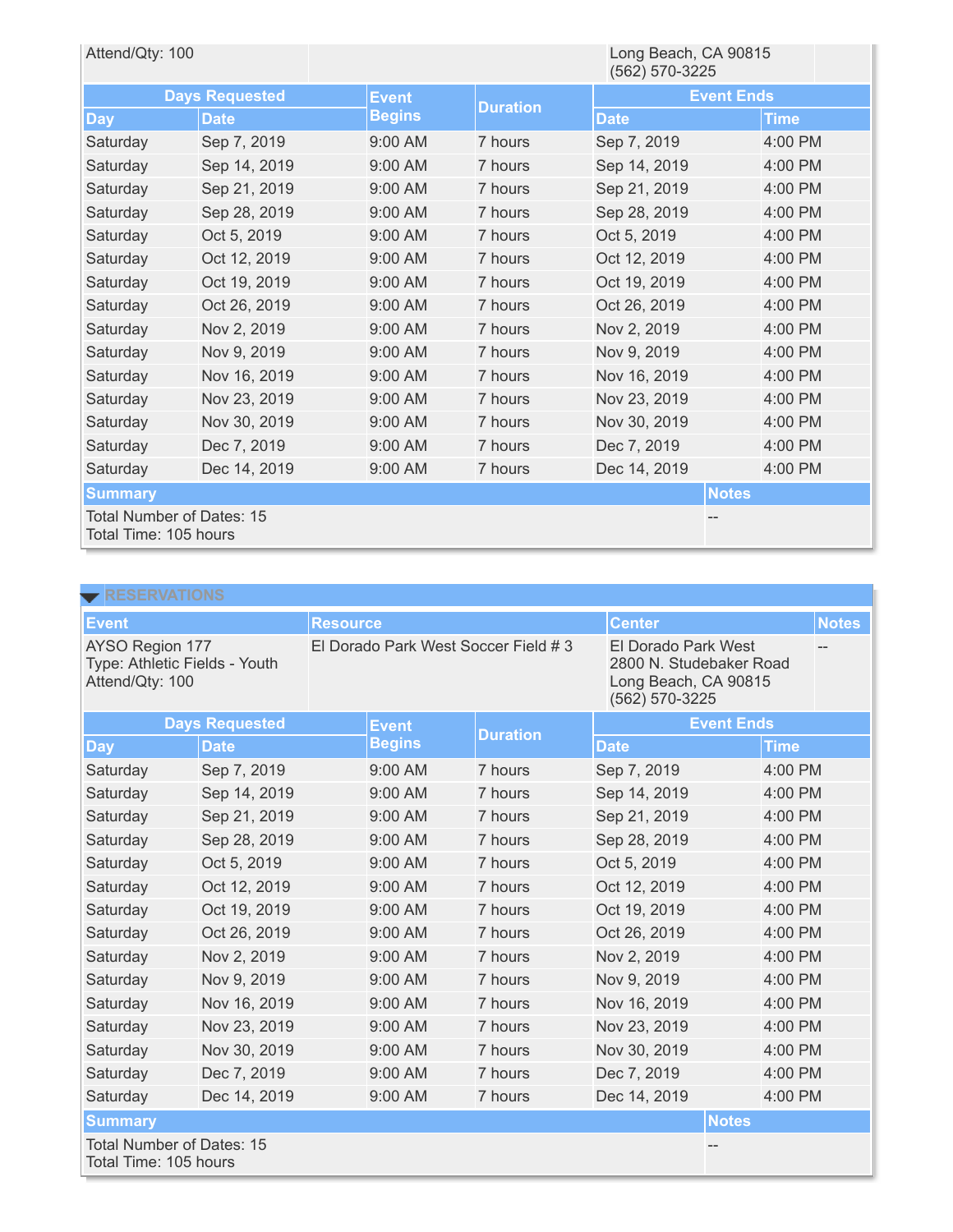| $\blacktriangleright$ CHARGES    |                                                                |          |           |  |               |  |  |
|----------------------------------|----------------------------------------------------------------|----------|-----------|--|---------------|--|--|
| <b>Description</b>               | Event /<br><b>Resource</b>                                     | Unit Fee | Units Tax |  | <b>Charge</b> |  |  |
| <b>Athletic Field Hourly Fee</b> | AYSO Region 177 #17187<br>El Dorado Park West Soccer Field # 1 | \$0      | 105.00    |  | \$0           |  |  |
| <b>Athletic Field Hourly Fee</b> | AYSO Region 177 #17187<br>El Dorado Park West Soccer Field #2  | \$0      | 105.00    |  | \$0           |  |  |
| <b>Athletic Field Hourly Fee</b> | AYSO Region 177 #17187<br>El Dorado Park West Soccer Field #3  | \$0      | 105.00    |  | \$0           |  |  |

## **WAIVERS**

**Signature Plate** Waiver for:Michael Twitchell Due Date: Sep 7, 2019

Thank you

Waiver Signed by:AYSO 177 on Feb 20, 2019

Signature:

### **Permit Language**

Waiver for:Michael Twitchell Due Date: Sep 7, 2019

IN CONSIDERATION FOR THE ISSUANCE OF THIS PERMIT BY THE CITY, PERMITTEE AGREES TO AND MUST FOLLOW THE CONDITIONS ATTACHED TO THIS PAGE, WHICH ARE INCORPORATED HEREIN BY THIS REFERENCE. FAILURE TO FOLLOW THESE CONDITIONS MAY RESULT IN IMMEDIATE REVOCATION OF THE PERMIT OR OTHER PENALTIES SUCH AS FORFEITURE OF FEES AND/OR DEPOSIT.

Permittee shall defend, indemnify and hold harmless the City of Long Beach, its Commissions, employees, officials, agents and volunteers for all claims, demands, damage, loss, liability, causes of action, costs and expenses (including reasonable attorney's fees and court costs) arising from Permittee's use of the facility, including but not limited to the condition of the facility, damage to or loss of personal property of third parties, and the activites of Permittee, Permittee's employees, agents, invitees and others allowed in the facility by the Permittee.

By using the facility Permittee acknowledges that the City does not insure the personal property of the Permittee, Permittee's employees, agents, invitees and others allowed at the facility by Permittee against damage of loss by any means and hereby waives any claims for same.

Permittee acknowledges that Permittee has viewed the facility prior to use and accepts it "as is", at Permittee's own risk. Permittee agrees that the City has no responsibility for the suitability or condition of the facility and waives any claim in this regard.

### CONDITIONS OF REVOCABLE FACILITY USE PERMIT

NOTE: The City may revoke this permit effective immediately upon any failure to comply with any condition. If this Permit is revoked, the deposit shall be forfeited as liquidated damages and not as a penalty. City's acceptance of fee and/or deposit and the issuance of this Permit shall not be deemed a waiver of any condition. A waiver of any condition must be signed by the Director of the Department of Parks, Recreation & Marine (or designee).

1. Alcoholic beverages (including but not limited to beer and wine) are absolutely prohibited. Citations will be issued. 2. A representative of Permittee shall stay at the facility at all times and also take all reasonable actions to keep the peace (including but not limited to controlling noise and call for assistance from the police), prevent waste or damaged to the facility, to clean the facility, and see that these conditions and all other Rules and Regulations relating to the facility are met.

3. Permittee shall follow all reasonable directives from employees of the City of Long Beach.